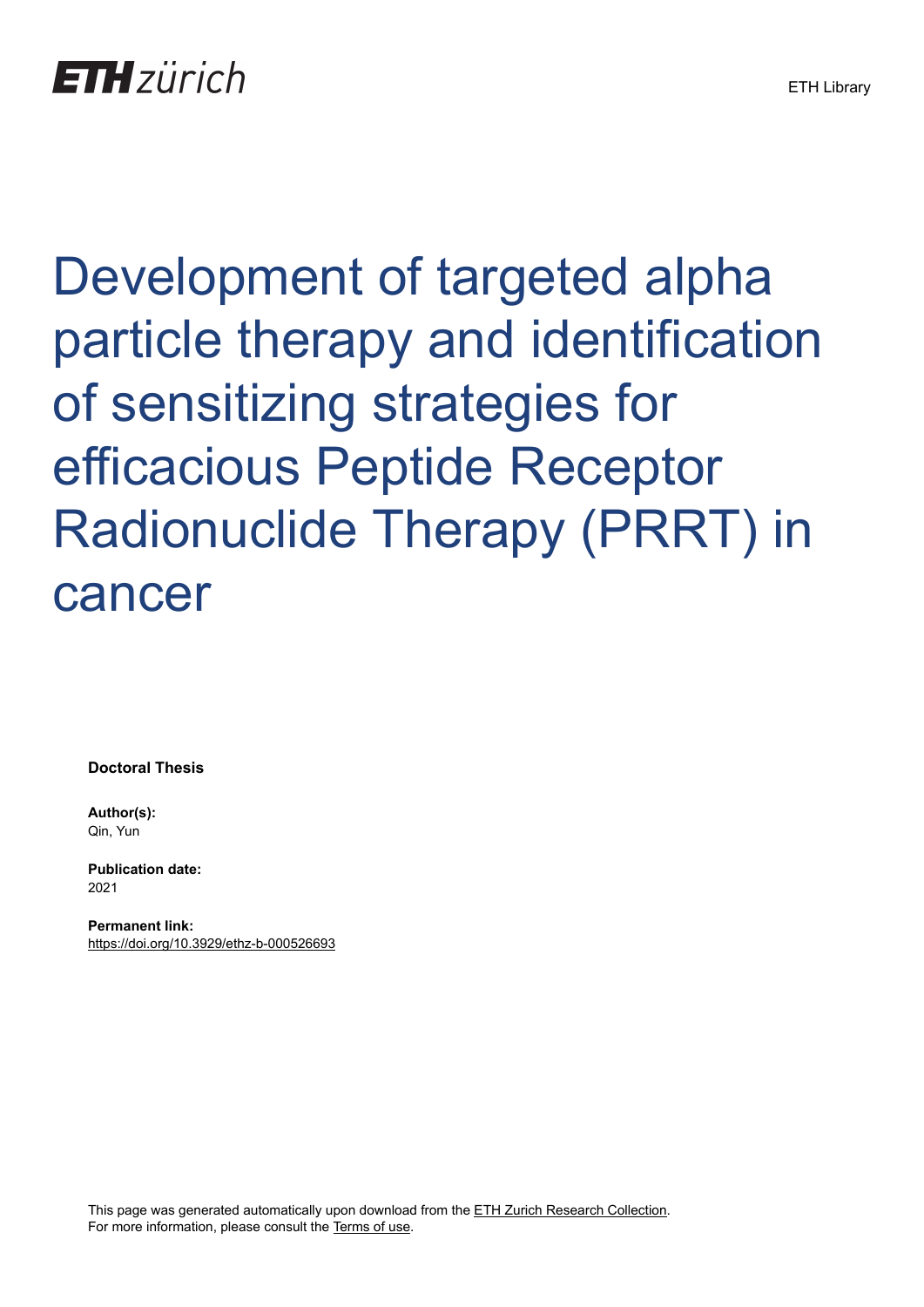DISS. ETH NO. 27562

# **Development of targeted alpha particle therapy and identification of sensitizing strategies for efficacious Peptide Receptor Radionuclide Therapy (PRRT) in cancer**

A thesis submitted to attain the degree of

#### DOCTOR OF SCIENCES of ETH ZURICH

(Dr. sc. ETH Zurich)

presented by

## **Yun QIN**

*MSc in Pharmaceutical Sciences Albert Ludwig University of Freiburg*

> born on 27.02.1992 citizen of Shenzhen, China

accepted on the recommendation of

*Prof. Dr. Roger Schibli, examiner Prof. Dr. Sabine Werner, co-examiner Prof. Dr. Martin Pruschy, co-examiner Dr. Michal Grzmil, co-examiner* 2021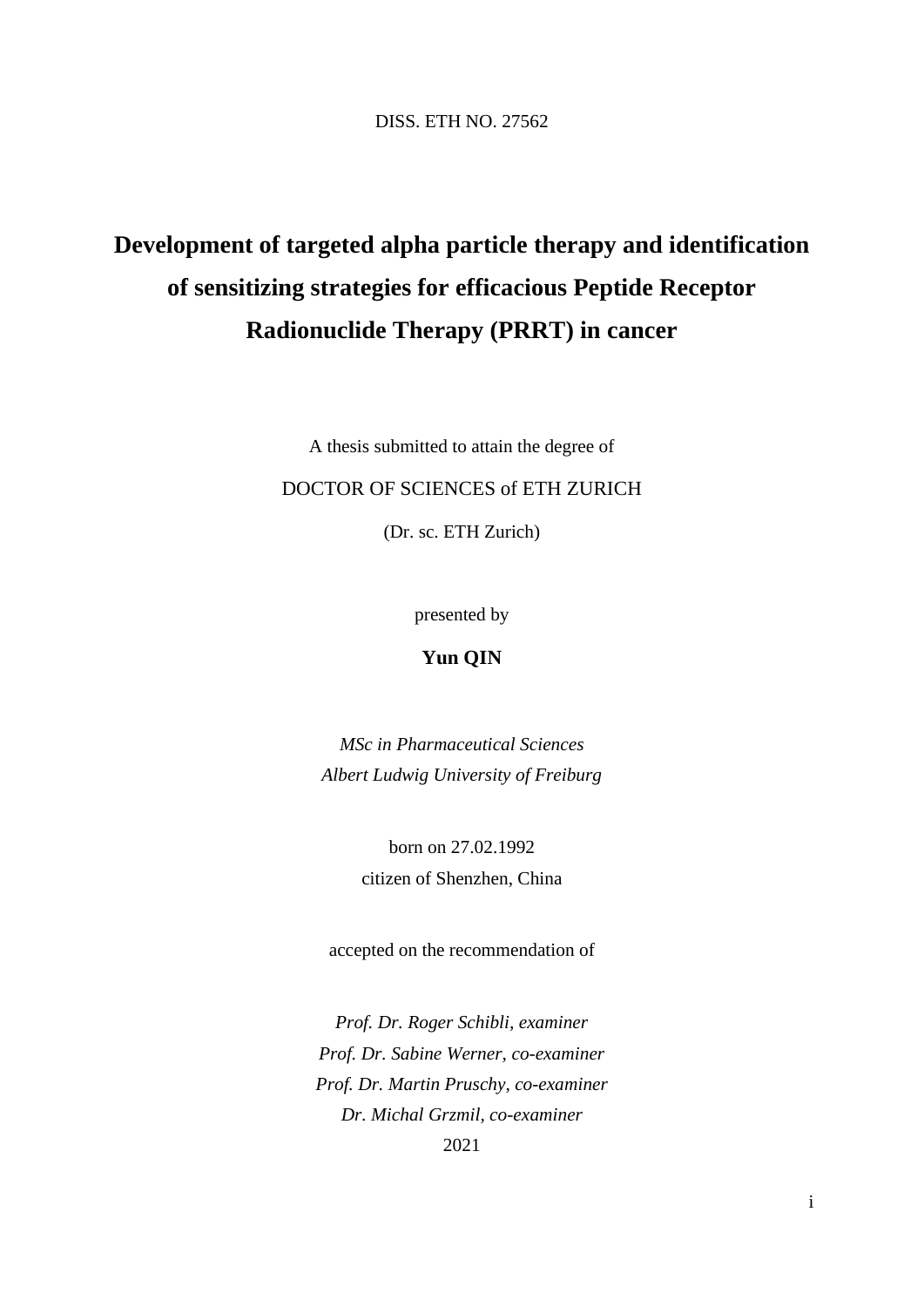**Summary**

## **Summary**

In recent decades, targeted radionuclide therapy (TRT) has made significant advances in the treatment of cancer. Conjugated to a molecular recognition moiety, the cytotoxic radionuclides can be delivered to the cancer cells with overexpression of target proteins such as receptors. Therefore, TRT promises to selectively kill cancer cells while causing less severe side effects compared to conventional treatments. However, off-target toxicity to healthy organs, radioresistance of cancer and insufficient uptake of radiopharmaceuticals at the tumor sites remain undeniable challenges. To improve the therapeutic outcomes of TRT, it is essential to seek innovative solutions by developing more effective radiopharmaceuticals and identifying novel adjuvant treatments that synergise with TRT.

Alpha emitters (e.g., actinium-225) possess high potency in cancer cell-killing due to their high linear energy transfer ranging from 50–100 keV/μm. Thus, in the first part of the thesis (chapter 2), we evaluated the actinium-225 labeled minigastrin analogue  $\int^{225}$ Ac]Ac-PP-F11N for targeted alpha particle therapy (TAT) in cholecystokinin B receptor (CCKBR) expressing cancer cells as an alternative to  $\lceil^{177}$ Lu]Lu-PP-F11N, developed in our group and currently under clinical evaluation. The study with  $[^{225}Ac]Ac-PP-F11N$  evaluated the cytotoxic effect of  $[{}^{225}$ Ac]Ac-PP-F11N *in vitro*. Two hours incubation with  $[{}^{225}$ Ac]Ac-PP-F11N resulted in 45.9  $\pm$ 1.6% internalization in human squamous cancer A431 cells transfected with CCKBR. At a concentration of  $6.2 \pm 1.1$  kBq/mL,  $[^{225}$ Ac]Ac-PP-F11N reduced the cell viability to 50%. Further *in vivo* biodistribution studies revealed high tumor uptake of  $[^{225}Ac]Ac-PP-F11N$  (13%) i.A./g at 1 h p.i.) and fast kidney elimination  $(8.1, 4.2, 3.8 \text{ and } 1.2\% \text{ i.A.}/g \text{ at } 1, 4, 48 \text{ h and } 1$ week p.i., respectively). We further evaluated the therapeutic efficacy and safety of  $[^{225}Ac]Ac$ -PP-F11N *in vivo*. In the A431/CCKBR xenografted nude mice,  $[^{225}Ac]Ac$ -PP-F11N led to dosedependent tumor growth delay and extended the mean survival to 58 days at 120 kBq/mouse as compared to controls (17 days). The histological analysis of kidney and stomach indicated no acute radiation toxicity after  $[{}^{225}$ AclAc-PP-F11N therapy. The post-therapy SPECT-CT images conducted with  $[111]$ In]In-PP-F11N confirmed complete remission in mice with non-palpable tumors. Based on our results, TAT demonstrated satisfactory therapeutic efficacy *in vivo* at moderate radioactivity level without causing acute radiation toxicity.

As numerous signaling pathways and molecular changes take place in cancer cells in response to TRT, among which several might be involved in cell survival, it is essential to understand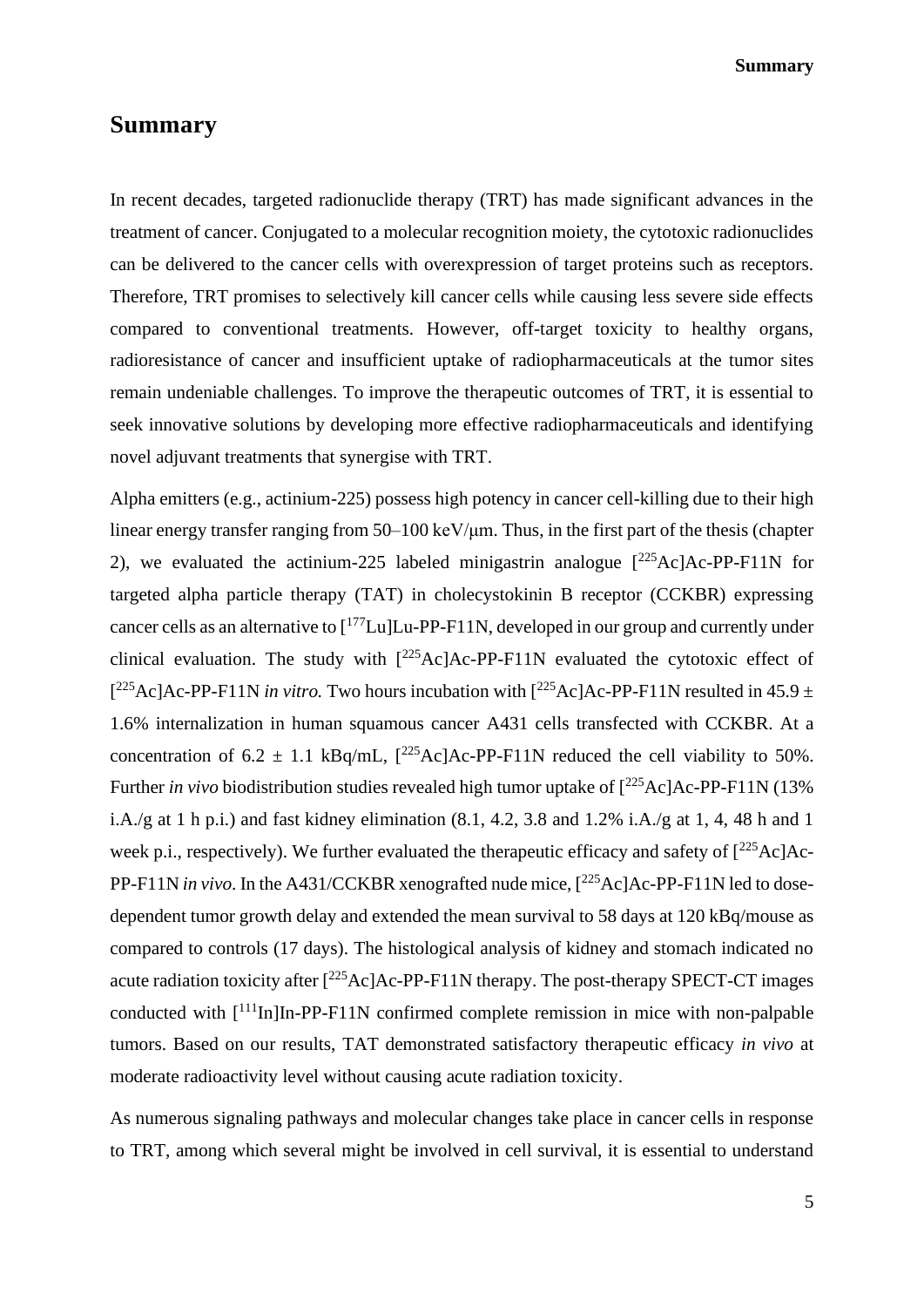#### **Summary**

cellular responses to TRT. Thus, in the second part of this thesis (chapter 3), we focused on the identification of druggable mechanisms causing cancer radioresistance. By targeting TRTactivated signaling pathways, we developed novel radiosensitizing strategies to enhance the efficacy of TRT. Quantitative phosphoproteomics and corresponding proteomics studies identified changes in the phosphorylation of peptides and abundance of proteins in response to  $[{}^{225}Ac]Ac-PP-F11N$ . Through the follow-up bioinformatic analysis, we decoded the meanings of the identified changes and categorized the essential changes by different biological processes they are involved in. These are: (i) DNA damage response and repair; (ii) RNA transcription and processing; (iii) cell cycle regulation; (iv) signal transduction pathways; (v) cell adhesion as well as (vi) protein modifications and transport. Increased phosphorylation of the selected targets P53, P53 binding protein 1 (P53BP1) as well as histone deacetylases 9/4/5 (HDAC9/4/5) involved in DNA repair and cell-survival was confirmed by Western Blot analysis. Concomitant treatment with ATM, HDAC class II and p38 inhibitors using selective small molecule inhibitors AZD1390, TMP269 and SB202190, respectively, sensitized A431/CCKBR cells to [<sup>225</sup>Ac]Ac-PP-F11N treatment. The radiosensitizing effect of HDACi Vorinostat (SAHA) to [<sup>225</sup>Ac]Ac-PP-F11N was also verified *in vivo*. In the A431/CCKBR xenografted nude mice, 30 kBq  $[^{225}Ac]Ac-PP-F11N$  in combination with 10  $*$  50 mg/kg SAHA demonstrated the most promising therapeutic outcomes. In this combinatory treatment group, significant tumor growth delay was observed, whereby the mean survival was extended to 33 days as compared to the control group (22 days) and the mono-treated groups (28 and 25 days for  $[^{225}$ Ac]Ac-PP-F11N and SAHA, respectively). In conclusion, we developed a sensitizing strategy by using HDACi SAHA for  $[^{225}Ac]Ac-PP-F11N$ , which significantly improved the overall therapeutic outcome as compared to control or mono-treatments. Furthermore, this study represents the first attempt of identifying and validating sensitizing targets for TAT with [<sup>225</sup>Ac]Ac-PP-F11N by using in-depth proteomics and phosphoproteomics analysis in preclinical A431/CCKBR tumor model.

In the third part of the thesis (chapter 4), we sought out molecular strategies, which enhance tumor-specific uptake of radiopharmaceuticals in TRT. First, we developed a liquidscintillation-based screening assay, which enabled screening drug libraries to identify compounds, which can enhance cellular uptake of radiopharmaceuticals in general and CCKBR- and gastrin releasing peptide receptor (GRPR)-targeting radiopharmaceuticals specifically. An FDA-approved drug library consisting of 1430 compounds was screened in CCKBR- and GRPR-positive cancer cells. In A431/CCKBR and U251/GRPR cells, 9 and 4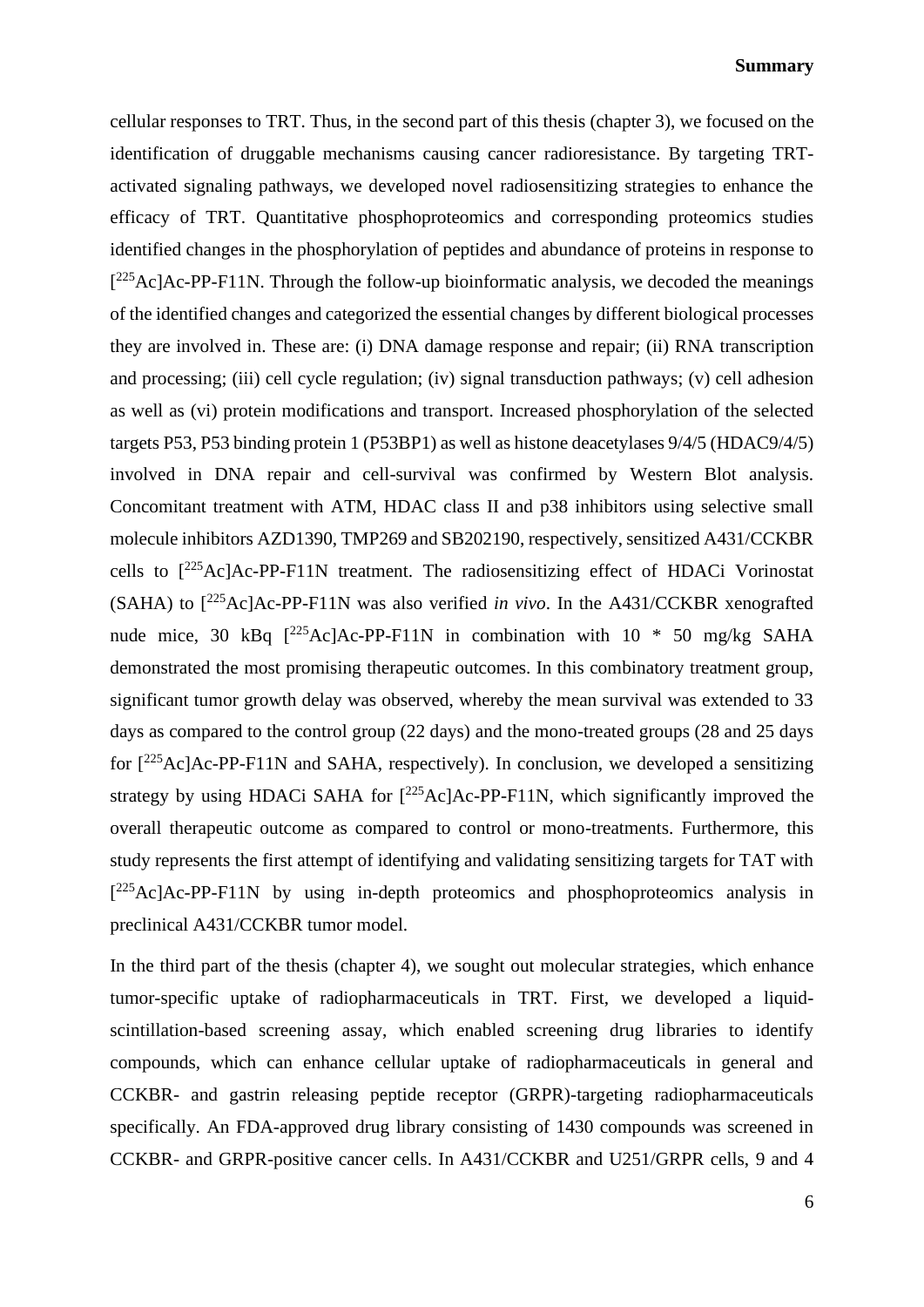#### **Summary**

drugs significantly increased the uptake of  $[^{177}$ Lu]Lu-PP-F11N and  $[^{177}$ Lu]Lu-AMBA, respectively, without changing the cell proliferation. Follow-up *in vitro* internalization assays corroborated that the b-cell lymphoma 2 (bcl-2) inhibitor Navitoclax significantly enhanced the receptor-specific uptake of radiolabeled ligands in both tumor models. Further *in vivo* biodistribution study demonstrated that pretreatment with 100 mg/kg of the bcl-2 inhibitor Venetolcax significantly enhanced the  $[177 \text{Lu}]$ Lu-PP-F11N tumor uptake by 52.2% in the A431/CCKBR xenografted nude mice as compared to controls. To analyze if the therapeutic effect can also be improved through enhancing the tumor-specific uptake, we performed a therapy study in A431/CCKBR xenografted nude mice. Indeed, 5 \* 100 mg/kg Venetoclax treatment in combination with 60 MBq  $[177$ Lu]Lu-PP-F11N led to prominent tumor growth delay and extended median survival by 54.5% as compared to controls. In order to investigate the effects of bcl-2 inhibitors on enhancing the tumor-specific  $[177$ Lu]Lu-PP-F11N uptake in A431/CCKBR model, we assessed the amount of caspase-cleaved PARP1 and the level of CCKBR protein after Venetoclax treatment. Caspase-cleaved PARP1 is a hallmark of apoptosis. As a result, the cleaved PARP1 fragment was detected in the protein pools of A431/CCKBR cells pretreated with 1  $\mu$ M Venetoclax or Navitoclax. In addition, increased CCKBR protein level was observed in the protein lysates prepared from dissected tumors after 5 \* 100 mg/kg Venetoclax pretreatment. Taken together, we could report the potential of bcl-2 inhibitors to enhance the tumor-specific uptake of [<sup>177</sup>Lu]Lu-PP-F11N *in vitro* and *in vivo* via the up-regulation of CCKBR level. Furthermore, our study demonstrated that the bcl-2 inhibitor Venetoclax in combination with  $\frac{177}{\text{Lul}}$ Lu-PP-F11N significantly improved the therapeutic efficacy in A431/CCKBR xenografted nude mice.

In conclusion, we proposed in this thesis innovative solutions to reduce off-target toxicity, overcome radioresistance and improve tumor uptake of radiopharmaceuticals, which showed promising effectiveness in the preclinical phase. Further investigations and validations warrant the development of novel therapeutic strategies for improved TRTs in clinic.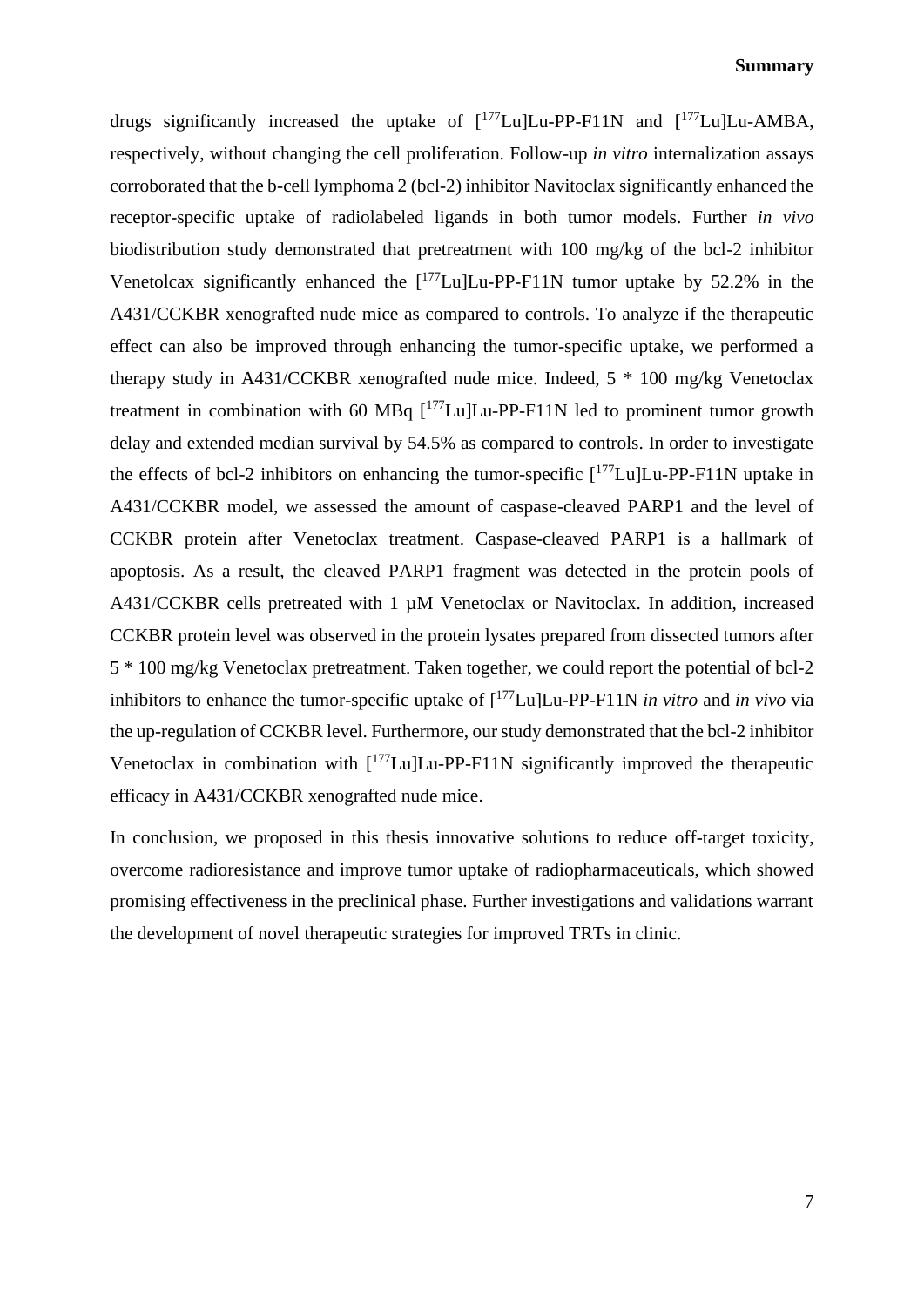**Zusammenfassung**

## **Zusammenfassung**

In den letzten Jahrzehnten konnte die gezielte Radionuklidtherapie (targeted radionuclide therapy, TRT) bemerkenswerte Fortschritte bei der Behandlung von Krebserkrankungen vorweisen. Zytotoxische Radionuklide werden an einen Erkennungsvektor konjugiert, der zu den Krebszellen mit überexprimierten Ziel-Proteine (z.B. Rezeptoren) gelangt. So können mittels TRT Krebszellen gezielt und mit weniger schwerwiegenden Nebenwirkungen, als mit den herkömmlichen Krebstherapien abgetötet werden. Aus diesem Grund ist dieser Ansatz der Therapie vielversprechend. Allerdings stellt die Toxizität für gesunden Zellen und Organe, die Strahlenresistenz von Krebs oder auch die unzureichende Aufnahme von Radiopharmazeutika durch Tumore weiterhin eine Herausforderung dar. Um die therapeutischen Ergebnisse der TRT zu verbessern ist es essentiell, nach innovativen Lösungen zu suchen.

Alpha Emitter (z. B. Actinium-225) besitzen hohe Wirksamkeit beim Abtöten von Krebszellen aufgrund ihres hohen linearen Energietransfers (zwischen 50-100 keV/µm). Daher haben wir im ersten Teil der Dissertation (Kapitel 2) das mit Actinium-225 markierte Minigastrin Analog [<sup>225</sup>Ac]Ac-PP-F11N für eine gezielte Alpha-Partikel-Therapie (targeted alpha particle therapy, TAT) evaluiert. Die Studie untersuchte die Internalisierungseffizienz und die zytotoxische Wirkung von [<sup>225</sup>Ac]Ac-PP-F11N *in vitro* in mit cholecystokinin B Rezeptor transfizierten Plattenepithelkarzinom Zellen (A431/CCKBR). Eine zwei-stündige Inkubation der A431/CCKBR Zellen mit  $\int^{225}$ Ac]Ac-PP-F11N führte zu einer Internalisierung von 45.9 ± 1.6%. Bei einer spezifischen Radioaktivität von  $6.2 \pm 1.1$  kBq/mL reduzierte die Behandlung mit [ <sup>225</sup>Ac]Ac-PP-F11N die Lebensfähigkeit der Zellen auf 50%. *In vivo* Bioverteilungsstudien ergaben eine hohe Tumoraufnahme von  $\int^{225}$ Ac]Ac-PP-F11N (13% i.A./g) 1 h nach der Injektion und eine rasche Nierenausscheidung (8.1, 4.2, 3.8 und 1.2% i.A./g nach 1, 4, 48 h und 1 Woche p.i.). Des Weiteren haben wir die therapeutische Wirksamkeit und das Sicherheitsprofil von [<sup>225</sup>Ac]Ac-PP-F11N *in vivo* untersucht. Bei mit A431/CCKBR Zellen xenotransplantierten Nacktmäusen führte  $\int^{225}$ Ac]Ac-PP-F11N zu einer dosisabhängigen Verzögerung des Tumorwachstums und einer Verlängerung der mittleren Überlebenszeit von 58 Tagen bei 120 kBq pro Maus, im Vergleich zu 17 Tagen bei der Kontrollgruppe. Die histologische Analyse von Niere und Magen ergab keine akute Strahlungstoxizität nach der Therapie von [<sup>225</sup>Ac]Ac-PP-F11N. SPECT-CT Bilder mit [<sup>111</sup>In]In-PP-F11N nach der Therapie zeigten keine spezifische Anreicherung in Mäusen ohne ertastbare, subkutane Tumore. Basierend auf unseren Ergebnissen kann geschlossen werden, dass die gezielte TAT eine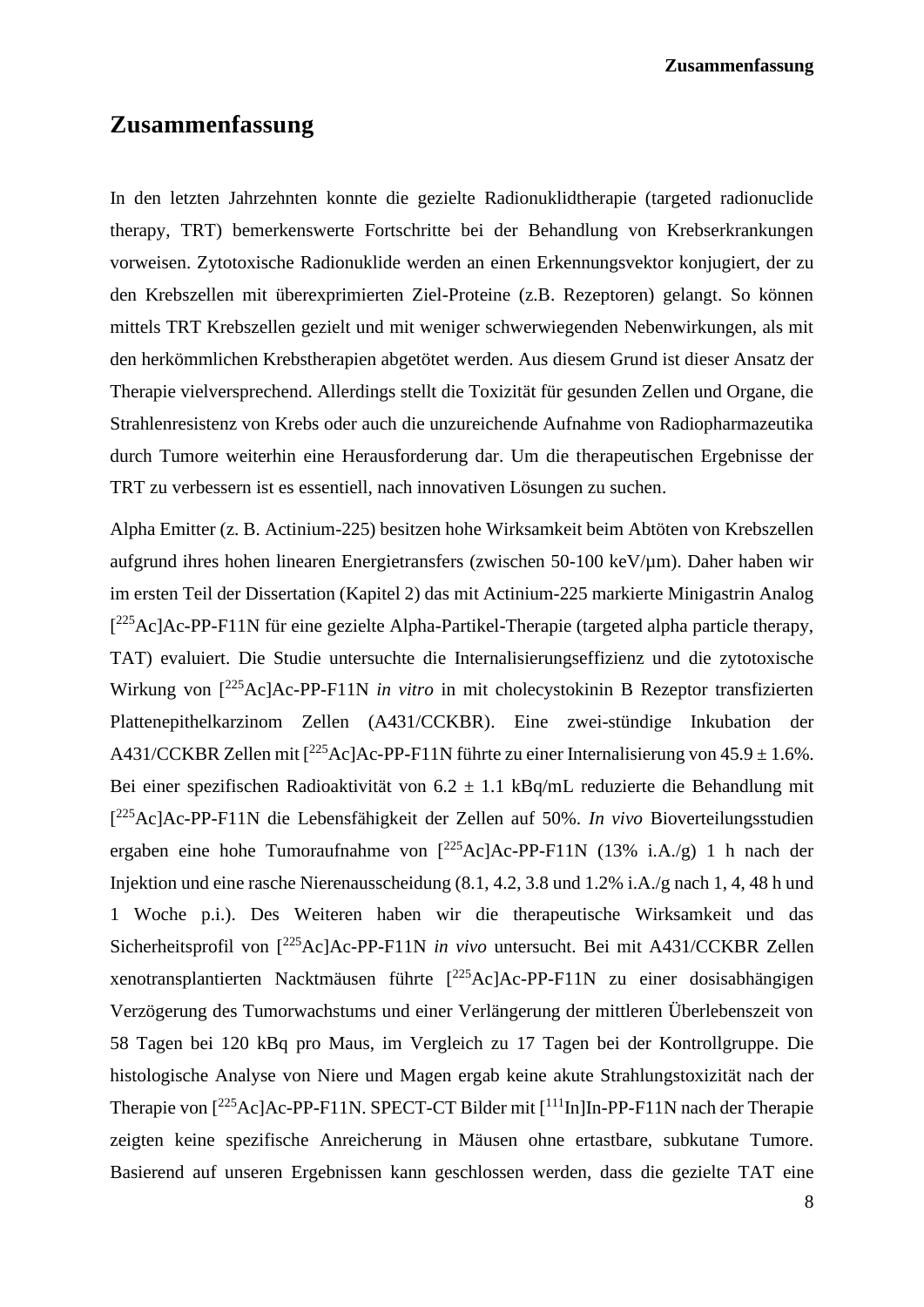zufriedenstellende therapeutische Wirksamkeit *in vivo* schon bei einer mäßigen Radioaktivitätsdosis, ohne eine akute Strahlungstoxizität zeigt.

Zahlreiche Signalwege und molekulare Veränderungen, von denen mehrere möglicherweise am Überlebensprozess der Zellen beteiligt sind, finden in Krebszellen nach einer TRT statt. Deswegen ist es wichtig, die zellulären Reaktionen auf TRT und in unserem Fall spezifisch die Reaktion auf [<sup>225</sup>Ac]Ac-PP-F11N zu verstehen. Daher konzentrierten wir uns im zweiten Teil dieser Dissertation (Kapitel 3) auf die Identifizierung von Mechanismen der Krebs-Strahlenresistenz nach TAT um gezielt Kombinationstherapien mit bekannten und im besten Fall zugelassenen Medikamenten zu identifizieren. Quantitative Phosphoproteomics- und entsprechende Proteomics-Studien ermöglichten es, Änderungen der Phosphorylierung von Peptiden, und der Häufigkeit und Konzentration von Proteinen als Reaktion auf TAT zu identifizieren. Durch nachverfolgende Bioinformatikanalysen haben wir die Bedeutungen der identifizierten Veränderungen entschlüsselt und die wesentlichen Veränderungen nach verschiedenen biologischen Prozessen, an denen sie beteiligt sind, kategorisiert, einschließlich (i) der Reaktion und Reparatur von DNA-Schäden; (ii) der RNA Transkription und Verarbeitung; (iii) der Zellzyklusregulation; (iv) den Signaltransduktionswegen; (v) der Zelladhäsion sowie (vi) den Proteinmodifikationen und Transport. Eine erhöhte Phosphorylierung der ausgewählten Targets P53, P53-Bindungsprotein 1 (P53BP1) sowie Histondeacetylasen 9/4/5 (HDAC9/4/5), die an der DNA-Reparatur und dem Überlebensprozess der Zellen beteiligt sind, wurde durch Western Blot-Analyse bestätigt. Die begleitende Behandlung mit ATM-, HDAC-Klasse-II- und p38-Inhibitoren durch Verwendung der jeweiligen selektiven, kleinmolekularen Inhibitoren AZD1390, TMP269 bzw. SB202190 sensibilisierte A431/CCKBR Zellen und erhöhten den Effekt von [<sup>225</sup>Ac]Ac-PP-F11N. Die radiosensibilisierende Wirkung von HDACi Vorinostat (SAHA) auf  $[^{225}Ac]Ac-PP-F11N$ wurde *in vivo* verifiziert. In mit A431/CCKBR xenotransplantierten Nacktmäusen zeigten 30 kBq [<sup>225</sup>Ac]Ac-PP-F11N in Kombination mit 10 \* 50 mg/kg SAHA die am vielversprechendsten therapeutischen Ergebnisse. In der kombinatorischen Behandlungsgruppe wurde eine signifikante Verzögerung des Tumorwachstums beobachtet. Die mittlere Überlebenszeit nahm im Vergleich zu der Kontrollgruppe (22 Tage) und den Einzelbehandlungsgruppen ( $\int^{225}$ AclAc-PP-F11N 28 Tage, SAHA 25 Tage) auf 33 Tage zu. Zusammenfassend kann gesagt werden, dass wir eine effiziente Sensibilisierungsstrategie durch Verwendung von HDACi SAHA für [<sup>225</sup>Ac]Ac-PP-F11N entwickelt haben. Diese verbessert die therapeutischen Wirkungen im Vergleich zu Kontrolle oder Einzelbehandlungen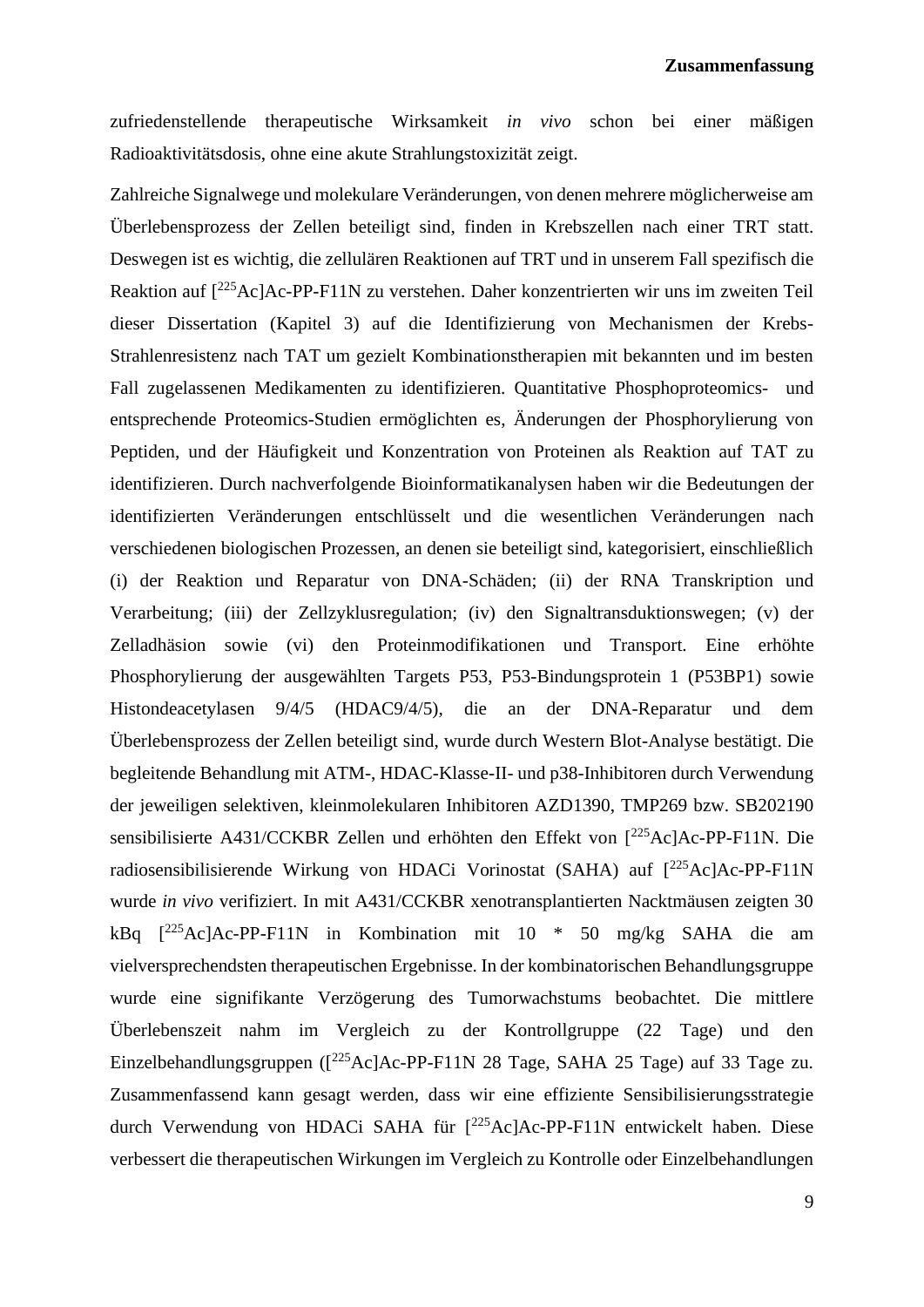signifikant. Ausserdem stellt diese Studie den erstmaligen Versuch dar, sensibilisierende Ziele für TAT mit [<sup>225</sup>Ac]Ac-PP-F11N durch Verwendung einer gründlichen Proteomics- und Phosphoproteomics-Analyse im präklinischen A431/CCKBR Tumormodell zu identifizieren und zu validieren.

Im dritten Teil der Dissertation (Kapitel 4) suchten wir nach molekularen Strategien, die die tumor-spezifische Aufnahme von Radiopharmazeutika für die TRT erhöhen können. Zunächst entwickelten wir einen auf Flüssigszintillation basierenden Screening Assay. Mit diesem Assay können Wirkstoffen, welche die zelluläre Aufnahme von Radiopharmazeutika im Allgemeinen und den CCKBR- und Gastrin freisetzenden Peptidrezeptor (GRPR)-spezifisch zielgerichtete Radiopharmazeutika erhöhen können, aus Arzneimittel Bibliotheken identifiziert werden, 1430 Wirkstoffen aus einer FDA-zugelassenen Arzneimittel Bibliothek wurden in CCKBR- und GRPR-positiven Krebszellen getestet. In A431/CCKBR Zellen erhöhten 9 und in U251/GRPR Zellen 4 Arzneimittel die Aufnahme von [<sup>177</sup>Lu]Lu-PP-F11N und [<sup>177</sup>Lu]Lu-AMBA erheblich, ohne die Zellproliferation zu verändern. Nachfolgende *in vitro* Internalisierung Assays bestätigten, dass der b-Zell Lymphom 2 (bcl-2) Inhibitor Navitoclax die Rezeptor-spezifische Aufnahme von radionuklidmarkierten Liganden in beiden Tumormodellen signifikant erhöhten. Weitere *in vivo* Bioverteilungsstudien zeigten, dass die Vorbehandlung mit 5 \* 100 mg/kg des bcl-2-Inhibitors Venetolcax die Tumor Aufnahme von [<sup>177</sup>Lu]Lu-PP-F11N bei A431/CCKBR xenotransplantierten Nacktmäuse im Vergleich zur Kontrolle signifikant um 52.2% erhöhte. Um zu analysieren, ob die therapeutische Wirkung durch die Erhöhung der tumor-spezifischen Aufnahme von Radiopharmazeutika verbessert werden kann, haben wir eine Therapiestudie in mit A431/CCKBR xenotransplantierten Nacktmäusen durchgeführt. Tatsächlich führte eine Behandlung mit 5 \* 100 mg/kg Venetoclax in Kombination mit 60 MBq [<sup>177</sup>Lu]Lu-PP-F11N zu einer auffallenden Verzögerung des Tumorwachstums und einer Verlängerung der Überlebenszeit um 54.5% im Vergleich zur Kontrolle. Um die Auswirkungen von bcl-2 Inhibitoren auf die Erhöhung der tumor-spezifischen [<sup>177</sup>Lu]Lu-PP-F11N Aufnahme im A431/CCKBR Tumormodell zu untersuchen, haben wir die Menge von dem Caspasegespaltenen PARP1, welches ein Kennzeichen der Apoptose ist, und die Konzentration von CCKBR Protein nach einer Venetoclax Behandlung eruiert. Als Ergebnis wurde ein PARP1 Fragment im Proteinpool von Zellen, nach Vorbehandlung mit 1 uM Venetoclax- oder Navitoclax identifiziert und isoliert. Ausserdem konnte ein erhöhtes CCKBR Proteinniveau in Proteinlysaten, die aus sezierten Tumoren nach einer 100 mg/kg Venetoclax Vorbehandlung gewonnen wurden, nachgewiesen werden. Zusammenfassend kann aus unseren Studien